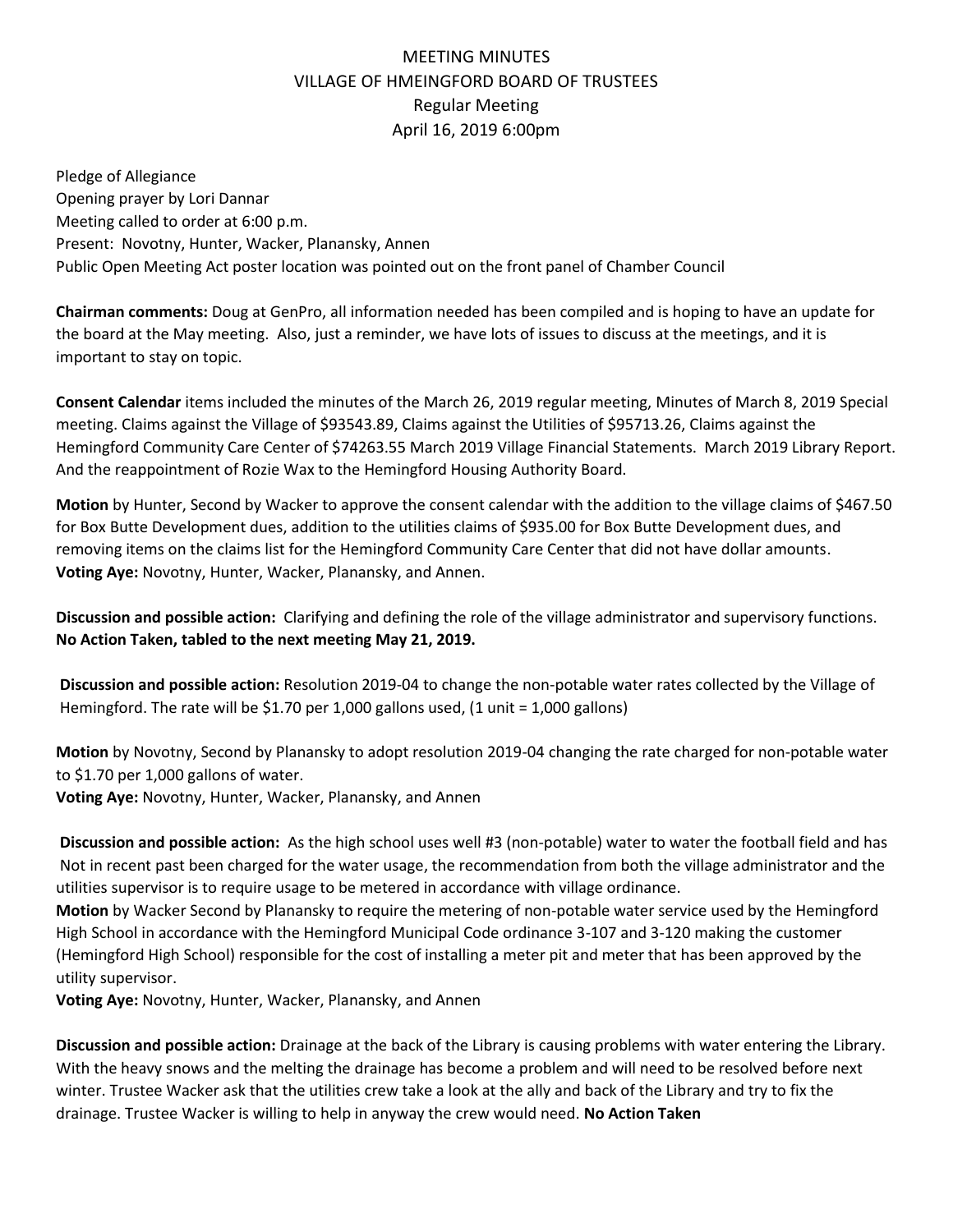**Discussion and possible action:** A new MFO (mutual finance organization) interlocal agreement with the City of Alliance, the Village of Hemingford, the Alliance Rural Fire Protection District, and the Hemingford Rural Fire Protection District was presented. The new agreement was prompted by the passage of state statute LB63 that requires 1. The agreement shall have a duration of at least three years, 2. That all members of the mutual finance organization levy the same agreed-upon property tax rate within their boundaries for one out of every three tax years covered by the agreement, and 3. All members of the mutual finance organization levy no more than the agreed-upon property tax rate for the remaining tax years covered by the agreement.

**Motion** by Wacker, Second by Hunter to approve and sign the new MFO interlocal agreement with the City of Alliance the Alliance Rural Fire Protection District and the Hemingford Rural Fire Protection District. **Voting Aye:** Novotny, Hunter, Wacker, Planansky, and Annen

**Discussion and possible action:** Nuisance property at 600 Park. The property owners were not at the meeting. The board reviewed the estimate for clean up of the property by village employees. That estimate was \$14,400, which doesn't include and fees to move abandoned vehicles and other additional large and oversized waste that the village does not have the equipment to move. Comments from the public expressed health and safety concerns to the public related to the condition of the property. Hemingford Police Chief did mention that the property owner had in the last couple of weeks been making slow progress in cleaning up the property, but there is still much to do. The board of Trustees directed the village Administrator to send a certified letter to all property owners stating the intentions of the board and that a decision regarding the clean up of the property will be made at the next meeting, May 21, 2019. This will be the last attempt to allow the property owner time to clean up the property. Consequences of failing to comply include but are not limited to 1. The property owner will be charged for the cleanup. 2. The cost of clean up can be assessed to the property. It is the expectation of the board that the property once cleaned up will remain maintained and free of abandon vehicles, demolished building waste, as well as any other health and safety hazards.

**Hemingford Community Care Center report:** Peggy Ratzlaff was attending the Spring Conference in Kearney Nebraska therefore the report was given by Lori Dannar, Social Services Director, Current census is 33 on the Nursing home side and 10 on the Assisted Living side, staffing needs include 1 full-time and 1 part-time CNA/MA for the night shift, 1 fulltime Dietary Cook, 1 part-time laundry/housekeeper for weekends. There is a potential peer-based training for Social Services and Activities pending the approval of the host facility. Awaiting a bid for the handicap accessible door from ACR Glass in Alliance. The facility is doing well over all, and continuing to get a lot of referrals. The DON (Director of Nursing) and one resident were available as the board ask questions regarding staffing. Right now, the facility is relying on agency staff for hours of RN coverage, the facility DON is the only full-time RN, the there is one part-time RN. According to the DON, as a result of the loss of the RN wavier, there must be RN coverage at the facility 8 consecutive hours of every day, for a total of 112 hours in a pay period, which the part-time RN picks up 16 hours of that coverage, leaving 96 hours to be worked by agency staff or the DON. Due to the expense of agency staff the DON has picked up most of the hours, as well as any call ins that occur. The resident also agreed with both the DON and Dannar that the facility could use more staff, stating that the staff is getting tired. Village Administrator was directed to add Care Center Staffing to the agenda for the May 21, 2019 meeting.

**Hemingford Police Department report:** there were 300 – 350 calls for the last quarter with several larger cases, burglary, child enticement and a drug related investigation that included social media warrants.

**Hemingford Utilities report:** Farmers Coop Project bores are complete, also there was a large fertilizer spill at Farmers that was managed by the coop. The spill should not affect the drinking water as our water reservoir is west of town and the chemicals ran to the south east. The annual sanitary survey was done by Doug Woodbeck and no deficiencies were found. MC Schaff was in town looking at streets that are damaged as a result of the heavy snows for possible addition to the 2019 street project already planned.

Discussion and possible action: Big Iron auctions has a 2009 International 4300 Bucket Truck for auction. The electrical department is in need of an update on the current village owned bucket truck. The truck for auction is in very good